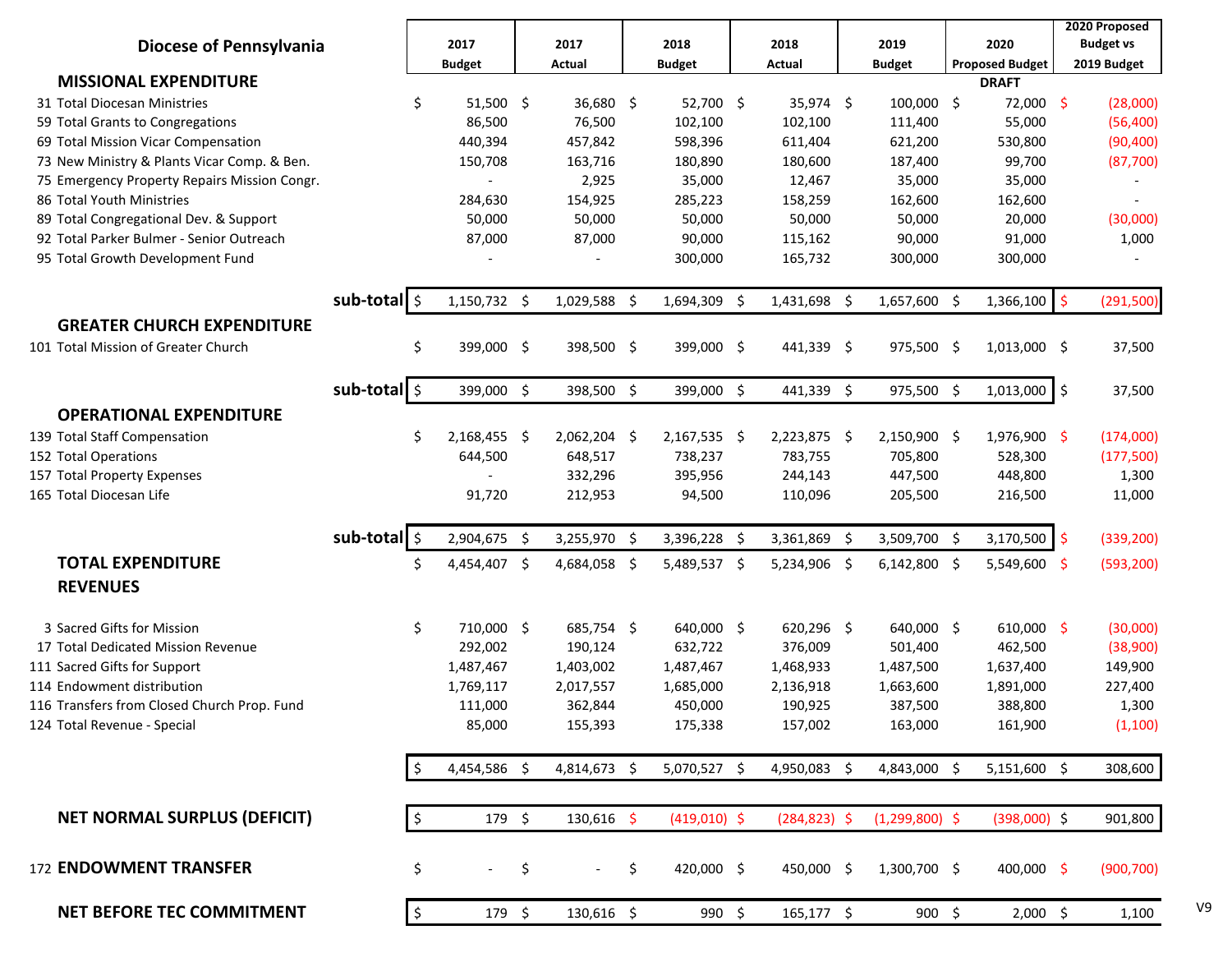|    |                                         |                |     |              |     |                          |                |    |                |    |                          |   | 2020 Proposed    |                                                    |
|----|-----------------------------------------|----------------|-----|--------------|-----|--------------------------|----------------|----|----------------|----|--------------------------|---|------------------|----------------------------------------------------|
|    | <b>Diocese of Pennsylvania</b>          | 2017           |     | 2017         |     | 2018                     | 2018           |    | 2019           |    | 2020 Proposed            |   | <b>Budget vs</b> | <b>DRAFT</b>                                       |
|    |                                         | <b>Budget</b>  |     | Actual       |     | <b>Budget</b>            | <b>Actual</b>  |    | <b>Budget</b>  |    | <b>Budget</b>            |   | 2019 Budget      |                                                    |
| 1  | <b>Mission</b>                          |                |     |              |     |                          |                |    |                |    |                          |   |                  |                                                    |
|    | <b>Sacred Gifts for Mission Revenue</b> |                |     |              |     |                          |                |    |                |    |                          |   |                  |                                                    |
| -3 | <b>Sacred Gifts for Mission</b>         | 760,000        | -\$ | $685,754$ \$ |     | $690,000$ \$             | $620,296$ \$   |    | $690,000$ \$   |    | 660,000 \$               |   |                  | (30,000) Expect slight decline in voluntary giving |
|    | Less-Allowance for non-payment          | (50,000)       |     |              |     | (50,000)                 |                |    | (50,000)       |    | (50,000)                 |   |                  |                                                    |
| 5  | Net Sacred Gifts for Mission   \$       | 710,000        | Ŝ.  | $685,754$ \$ |     | $640,000$ \$             | 620,296        | -Ś | $640,000$   \$ |    | 610,000                  | 5 | (30,000)         |                                                    |
|    | <b>Dedicated Mission Revenue</b>        |                |     |              |     |                          |                |    |                |    |                          |   |                  |                                                    |
|    | Diocesan Annual Fund                    |                |     | 5,077        | 1\$ | $5,000$ \$               | $550$ \$       |    | $5,000$ \$     |    | $1,000$ \$               |   | (4,000)          |                                                    |
|    | Anti-Racism                             | 3,450          |     | 100          |     | 1,800                    | 1,462          |    | 1,800          |    | 1,800                    |   |                  |                                                    |
| 9  | Young Adult and Campus Ministry         |                |     | 50           |     | 15,000                   |                |    | 15,000         |    |                          |   | (15,000)         |                                                    |
| 10 | Youth Ministry                          | 16,000         |     | 5,086        |     | 20,880                   |                |    | 20,900         |    |                          |   | (20, 900)        |                                                    |
| 11 | City Camp                               | 115,000        |     | 46,967       |     | 75,751                   | 45,865         |    | 63,700         |    | 63,700                   |   |                  |                                                    |
| 12 | <b>Episcopal Mission Center</b>         | 70,552         |     |              |     | $\overline{\phantom{a}}$ |                |    |                |    |                          |   |                  |                                                    |
| 13 | Servant Year                            |                |     | 16,590       |     | 124,291                  | 37,938         |    |                |    | $\overline{\phantom{a}}$ |   |                  |                                                    |
| 14 | Darby Mission Contribution              |                |     | 2,750        |     |                          | 9,300          |    | 5,000          |    | 5,000                    |   |                  |                                                    |
| 15 | Parker Bulmer - Outreach Funds          | 87,000         |     | 113,504      |     | 90,000                   | 115,162        |    | 90,000         |    | 91,000                   |   |                  | 1,000 Funds restricted to senior outreach          |
| 16 | Growth Development Fund                 |                |     |              |     | 300,000                  | 165,732        |    | 300,000        |    | 300,000                  |   |                  |                                                    |
| 17 | Total Dedicated Mission Revenue   \$    | $292,002$ \$   |     | $190,124$ \$ |     | $632,722$ \$             | $376,009$   \$ |    | $501,400$   \$ |    | $462,500$   \$           |   | (38,900)         |                                                    |
| 18 |                                         |                |     |              |     |                          |                |    |                |    |                          |   |                  |                                                    |
| 19 | <b>Total Mission Revenue</b>            | $1,002,002$ \$ |     | $875,878$ \$ |     | $1,272,722$ \$           | $996,305$ \$   |    | $1,141,400$ \$ |    | $1,072,500$ \$           |   | (68,900)         |                                                    |
|    | 20 Mission Expenses                     |                |     |              |     |                          |                |    |                |    |                          |   |                  |                                                    |
|    | <b>Diocesan Ministries</b>              |                |     |              |     |                          |                |    |                |    |                          |   |                  |                                                    |
| 22 | Anti-Gun Violence Commission            |                | Ŝ.  |              | -S  |                          | \$             | \$ |                | -Ś | 2,500                    | 5 |                  | 2,500 advocacy                                     |
| 23 | Anti-Racism                             | 25,000         |     | 18,591       |     | 25,000                   | 20,824         |    | 40,000         |    | 30,000                   |   |                  | $(10,000)$ provides training & consultation        |
| 24 | Diocesan History Commission             | 1,750          |     |              |     | 2,000                    | 2,000          |    | 3,000          |    | 3,000                    |   |                  | preservation & promotion                           |
| 25 | Ecumenical/Interfaith Council           | 2,750          |     |              |     | 3,000                    |                |    | 3,000          |    | $\blacksquare$           |   |                  | $(3,000)$ dialogue & cooperation                   |
| 26 | Absalom Jones Festival                  | 4,500          |     | 5,028        |     | 5,000                    | 3,989          |    | 5,000          |    | 5,000                    |   |                  | annual celebration                                 |
| 27 | Anti-Human Trafficking                  | 7,500          |     | 3,061        |     | 7,500                    |                |    | 7,500          |    | 5,000                    |   |                  | $(2,500)$ awareness & advocacy                     |
| 28 | <b>Cultural Ministries</b>              | 10,000         |     | 10,000       |     | 5,000                    | 3,663          |    | 25,000         |    | 15,000                   |   |                  | (10,000) outreach to those communities             |
| 29 | Veterans' Ministry Initiative           |                |     |              |     | 4,200                    | 3,647          |    | 11,500         |    | 6,500                    |   |                  | $(5,000)$ ministry to veterans                     |
| 30 | <b>Global Mission Commission</b>        |                |     |              |     | 1,000                    | 1,851          |    | 5,000          |    | 5,000                    |   |                  | coordinates international mission initiatives      |
| 31 | Total Diocesan Ministries   \$          | 51,500         | - Ś | $36,680$ \$  |     | $52,700$   \$            | $35,974$ \$    |    | $100,000$   \$ |    | $72,000$   \$            |   | (28,000)         |                                                    |

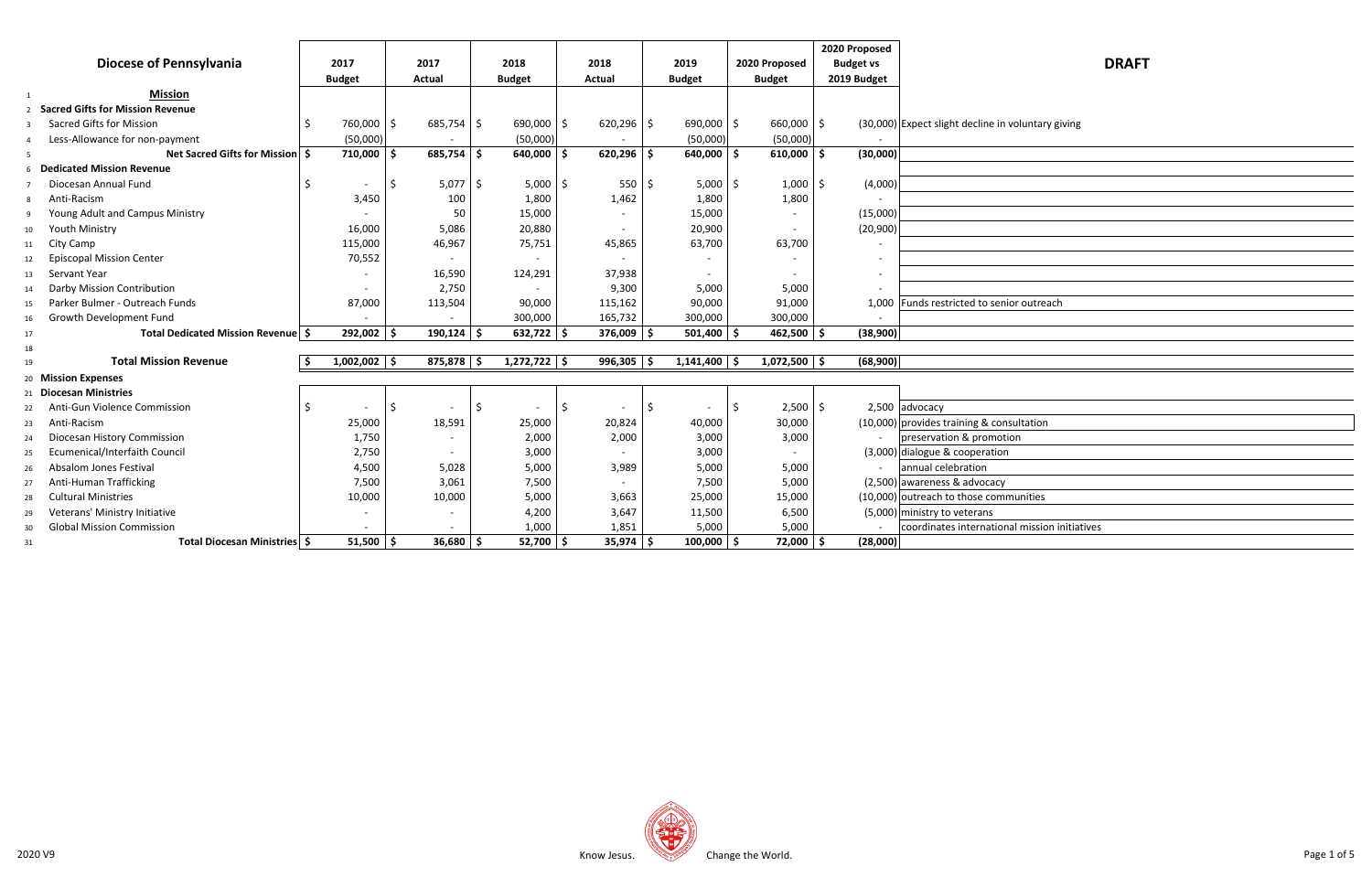|                                                                        |                          |                          |                          |                |                      |                | 2020 Proposed            |                                                                                         |  |  |  |
|------------------------------------------------------------------------|--------------------------|--------------------------|--------------------------|----------------|----------------------|----------------|--------------------------|-----------------------------------------------------------------------------------------|--|--|--|
| <b>Diocese of Pennsylvania</b>                                         | 2017                     | 2017                     | 2018                     | 2018           | 2019                 | 2020 Proposed  | <b>Budget vs</b>         | <b>DRAFT</b>                                                                            |  |  |  |
|                                                                        | <b>Budget</b>            | <b>Actual</b>            | <b>Budget</b>            | <b>Actual</b>  | <b>Budget</b>        | <b>Budget</b>  | 2019 Budget              |                                                                                         |  |  |  |
| 32 Grants to Congregations                                             |                          |                          |                          |                |                      |                |                          |                                                                                         |  |  |  |
| Calvary/St Augustine, Phila.<br>33                                     | $\overline{\phantom{a}}$ | \$                       |                          | Ŝ.             |                      | 3,500<br>Ŝ.    | $\overline{\phantom{a}}$ |                                                                                         |  |  |  |
| Church of the Advocate, Phila.<br>34                                   |                          |                          |                          |                | 10,000               |                |                          |                                                                                         |  |  |  |
| Church of the Annunciation, Phila.<br>35                               |                          |                          |                          |                |                      | 4,500          |                          |                                                                                         |  |  |  |
| Darby Mission<br>36                                                    | 15,000                   | 15,000                   |                          |                | 20,000               | 10,000         |                          |                                                                                         |  |  |  |
| <b>Emmanuel Resurrection, Holmesburg</b><br>37                         | $\overline{\phantom{a}}$ |                          | 2,000                    | 2,000          |                      |                |                          |                                                                                         |  |  |  |
| Holy Trinity, Lansdale<br>38                                           | 15,000                   | 15,000                   | 15,000                   | 15,000         | 15,000               |                | $\overline{\phantom{0}}$ |                                                                                         |  |  |  |
| <b>Incarnation Holy Sacrament</b><br>39                                |                          |                          |                          |                | 8,000                | 8,000          | $\overline{\phantom{0}}$ |                                                                                         |  |  |  |
| Incarnation, Morrisville<br>40                                         | $\overline{\phantom{a}}$ |                          | $\overline{\phantom{0}}$ |                | 3,000                |                |                          |                                                                                         |  |  |  |
| Parishes of Wissachickon Deanery<br>41                                 | 5,000                    | (5,000)                  |                          |                |                      |                |                          |                                                                                         |  |  |  |
| Resurrection, Rockdale<br>42                                           | 7,500                    | 7,500                    |                          |                |                      |                |                          |                                                                                         |  |  |  |
| St. Francis in the Fields, Malvern<br>43                               |                          |                          | 11,200                   | 11,200         |                      |                |                          |                                                                                         |  |  |  |
| St. James School and Church<br>44                                      | $\overline{\phantom{a}}$ |                          | 5,000                    | 5,000          |                      |                |                          |                                                                                         |  |  |  |
| St. James the Greater, Bristol<br>45                                   | 1,200                    | 1,200                    |                          |                |                      |                |                          |                                                                                         |  |  |  |
| St Luke's, Germantown<br>46                                            |                          |                          |                          |                | 10,000               |                |                          |                                                                                         |  |  |  |
| St. Mark's, Frankford                                                  |                          |                          | 15,000                   | 15,000         |                      |                | $\overline{\phantom{0}}$ |                                                                                         |  |  |  |
| 47<br>St. Mary's, Chester                                              | 15,000                   | 15,000                   | 15,000                   | 15,000         | 15,000               | 15,000         |                          |                                                                                         |  |  |  |
| 48<br>St. Mary's, Hamilton Village                                     | $\overline{\phantom{a}}$ | $\overline{\phantom{a}}$ | 12,000                   | 12,000         |                      |                |                          |                                                                                         |  |  |  |
| 49<br>St. Mary's, Wayne                                                | 2,800                    | 2,800                    |                          |                |                      |                |                          |                                                                                         |  |  |  |
| 50<br>St. Paul's, Chester                                              |                          |                          | 17,000                   | 17,000         |                      |                |                          |                                                                                         |  |  |  |
| 51<br>St. Paul's, Elkins Park                                          |                          |                          |                          |                |                      |                |                          |                                                                                         |  |  |  |
| 52<br>St. Peter's, Phoenixville                                        |                          |                          |                          | 5,000          | 4,000<br>5,000       | 10,000         |                          |                                                                                         |  |  |  |
| 53                                                                     | $\overline{\phantom{a}}$ |                          | 5,000                    |                |                      |                |                          |                                                                                         |  |  |  |
| St. Simon the Cyrenian, Phila.<br>54<br>St. Stephen's, Clifton Heights | 5,000                    | 5,000                    |                          |                | 9,000<br>2,400       |                |                          |                                                                                         |  |  |  |
| 55<br>St. Stephen's, Norwood                                           |                          |                          |                          |                |                      |                |                          |                                                                                         |  |  |  |
| 56                                                                     | 10,000                   | 10,000                   | 2,500                    | 2,500          | 5,000                |                |                          |                                                                                         |  |  |  |
| Trinity, Boothwyn<br>57                                                | 10,000                   | 10,000                   |                          |                |                      |                |                          |                                                                                         |  |  |  |
| Trinity, Coatesville<br>58                                             |                          |                          | 2,400                    | 2,400          | 5,000                | 4,000          |                          |                                                                                         |  |  |  |
| Total Grants to Congregations   \$<br>59                               | 86,500                   | 76,500<br>Ŝ.             | 102,100<br><b>S</b>      | 102,100        | $111,400$   \$<br>ΙS | $55,000$   \$  | (56, 400)                |                                                                                         |  |  |  |
| <b>Missional Congregations</b><br>60                                   |                          |                          |                          |                |                      |                |                          | salaries, pension, healthcare, dental, life & dis ins, employer taxes, expense allow.   |  |  |  |
| 61 Mission Vicar Compensation & Benefits                               |                          |                          |                          |                |                      |                |                          | 1% COLA, 6% healthcare increase, includes total compensation & expenses                 |  |  |  |
| Christ & St. Ambrose/Free Church of St. John<br>62                     | $131,282$ \$             | $82,876$   \$            | $117,145$   \$           | $137,776$   \$ | $145,000$   \$       | $148,000$   \$ | 3,000                    |                                                                                         |  |  |  |
| Church of the Advocate, Philadelphia<br>63                             | 149,315                  | 127,857                  | 125,289                  | 123,841        | 136,000              | 138,400        | 2,400                    |                                                                                         |  |  |  |
| Church of the Advocate, Phila. - Lay<br>64                             |                          | 37,715                   | 38,054                   | 38,293         |                      |                |                          |                                                                                         |  |  |  |
| Free Church of St. John, Philadelphia<br>65                            | 52,540                   | 84,010                   | 88,620                   | 100,307        | 100,500              |                |                          | (100,500) Vicar shared with Christ & St. Ambrose                                        |  |  |  |
| St. Dismas Prison Mission<br>66                                        | 2,550                    | 2,378                    | 2,600                    | 1,189          | 2,700                | 2,700          |                          | ravel expenses:                                                                         |  |  |  |
| St. Gabriel's, Philadelphia<br>67                                      | 104,707                  | 123,005                  | 125,034                  | 112,067        | 130,600              | 134,000        | 3,400                    |                                                                                         |  |  |  |
| St. Mary's, Chester<br>68                                              |                          |                          | 101,654                  | 97,931         | 106,400              | 107,700        | 1,300                    |                                                                                         |  |  |  |
| Total Mission Vicar Compensation \$<br>69                              | 440,394                  | $457,842$   \$<br>S      | $598,396$ \$             | $611,404$ \$   | $621,200$ \$         | $530,800$   \$ |                          | (90,400) 1% COLA, 6% healthcare increase, includes total compensation & expenses        |  |  |  |
| 70 New Ministries & Plants Vicar Comp. & Benefits                      |                          |                          |                          |                |                      |                |                          | salaries, pension, healthcare, dental, life & disab ins, employer taxes, expense allow. |  |  |  |
| Darby Mission<br>71                                                    | 75,708                   | $77,618$ \$<br>S         | $88,919$ \$              | $90,075$ \$    | $98,800$ \$          | $99,700$ \$    | 900                      |                                                                                         |  |  |  |
| St. John's Norristown<br>72                                            | 75,000                   | 55,598                   | 61,671                   | 60,125         | 57,400               |                |                          | (57,400) Leave program and become self sufficient for 2020                              |  |  |  |
| St. Stephens, Philadelphia<br>73                                       |                          | 30,500                   | 30,300                   | 30,400         | 31,200               |                |                          | (31,200) Leave program and become self sufficient for 2020                              |  |  |  |
| New Minist. & Plants Vicar Comp. & Ben.   \$<br>74                     | 150,708                  | $163,716$ \$<br>\$       | $180,890$ \$             | $180,600$   \$ | $187,400$ \$         | $99,700$   \$  | (87, 700)                |                                                                                         |  |  |  |
| <b>Emergency Property Repairs Mission Congr.</b><br>75                 |                          | 2,925                    | 35,000                   | 12,467         | 35,000               | 35,000         |                          |                                                                                         |  |  |  |
| Total Missional Congregations   \$<br>76                               | $591,102$ \$             | $624,483$ \$             | $814,286$ \$             | $804,471$ \$   | $843,600$ \$         | $665,500$   \$ | (178, 100)               |                                                                                         |  |  |  |



| Ithcare, dental, life & dis ins, employer taxes, expense allow.   |
|-------------------------------------------------------------------|
| are increase, includes total compensation & expenses              |
|                                                                   |
|                                                                   |
|                                                                   |
| ist & St. Ambrose                                                 |
|                                                                   |
|                                                                   |
|                                                                   |
| are increase, includes total compensation & expenses              |
| Ithcare, dental, life & disab ins, employer taxes, expense allow. |
|                                                                   |
| ecome self sufficient for 2020<br>ecome self sufficient for 2020  |
|                                                                   |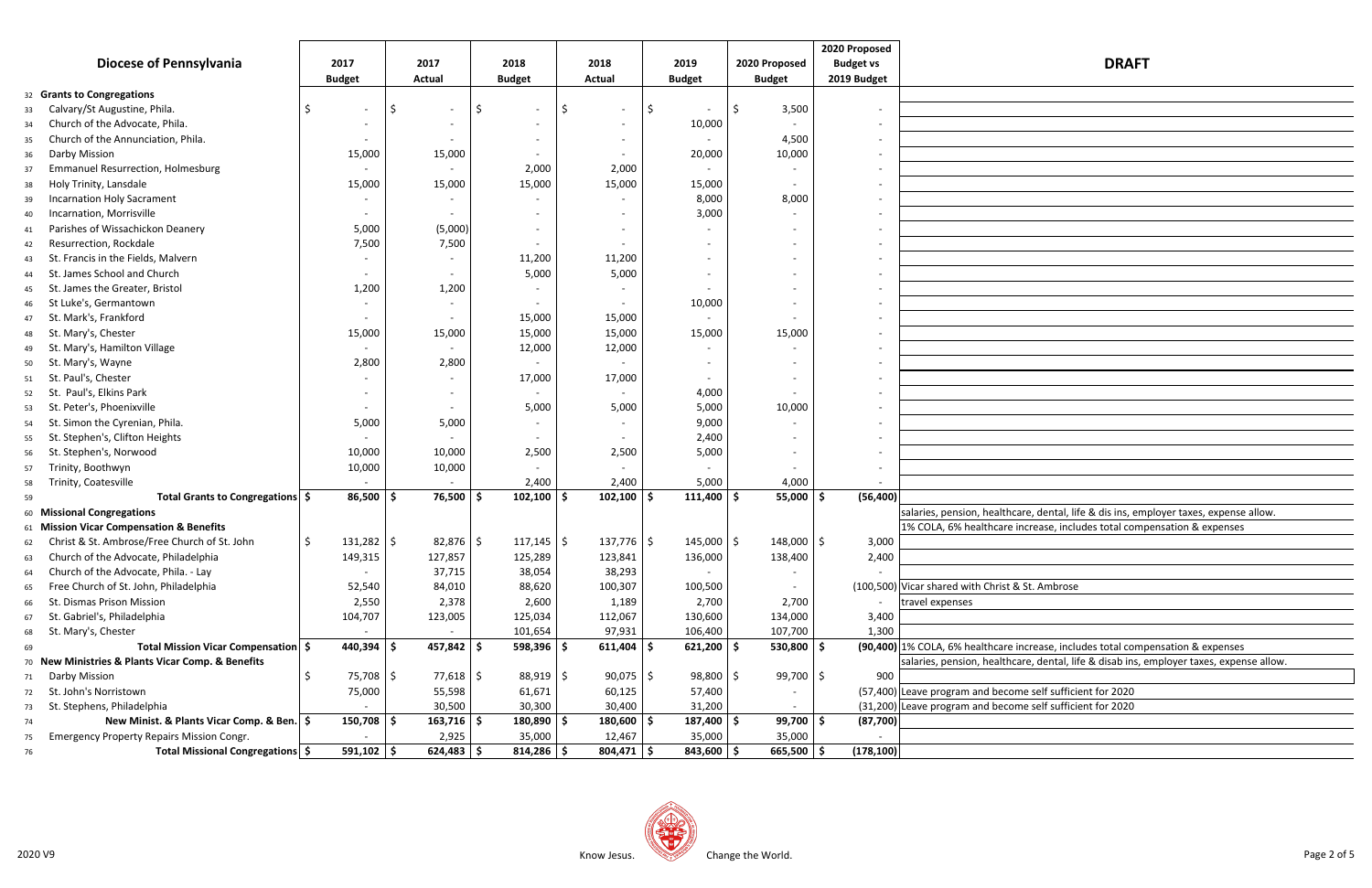|                                                  |                        |    |                          |      |                  |     |                 |                          |    |                  |      | 2020 Proposed    |                                                                                       |
|--------------------------------------------------|------------------------|----|--------------------------|------|------------------|-----|-----------------|--------------------------|----|------------------|------|------------------|---------------------------------------------------------------------------------------|
| <b>Diocese of Pennsylvania</b>                   | 2017                   |    | 2017                     |      | 2018             |     | 2018            | 2019                     |    | 2020 Proposed    |      | <b>Budget vs</b> | <b>DRAFT</b>                                                                          |
|                                                  | <b>Budget</b>          |    | Actual                   |      | <b>Budget</b>    |     | Actual          | <b>Budget</b>            |    | <b>Budget</b>    |      | 2019 Budget      |                                                                                       |
| 77 Youth Ministries                              |                        |    |                          |      |                  |     |                 |                          |    |                  |      |                  |                                                                                       |
| Administration<br>78                             | $33,025$ $\frac{1}{5}$ |    |                          |      | $9,900$   \$     |     |                 | $\overline{\phantom{0}}$ | \$ |                  | Ŝ.   |                  |                                                                                       |
| <b>Youth Ministry</b><br>79                      | 21,970                 |    | 23,842                   |      | 28,175           |     | 14,287          | 28,200                   |    | 28,200           |      |                  |                                                                                       |
| City Camp<br>80                                  | 133,631                |    | 85,222                   |      | 82,766           |     | 63,319          | 82,800                   |    | 82,800           |      |                  |                                                                                       |
| Episcopal Church Camp Scholarships<br>81         | 8,000                  |    | 4,445                    |      | 10,000           |     | 6,870           | 10,000                   |    | 10,000           |      |                  |                                                                                       |
| <b>Episcopal Mission Center</b><br>82            | 47,794                 |    | 358                      |      |                  |     |                 |                          |    |                  |      |                  |                                                                                       |
| Campus Ministry (3)<br>83                        | 13,300                 |    | 13,227                   |      | 25,075           |     | 25,104          | 15,000                   |    | 15,000           |      |                  | Advocate; Trinity, Swarthmore; St. Mary's, Hamilton Village                           |
| TEC and Province III (includes EYE)<br>84        | 26,910                 |    |                          |      | 6,575            |     |                 | 6,600                    |    | 6,600            |      |                  |                                                                                       |
| Servant Year<br>85                               |                        |    | 27,831                   |      | 122,732          |     | 48,679          | 20,000                   |    | 20,000           |      |                  |                                                                                       |
| Total Youth Ministries   \$<br>86                | $284,630$   \$         |    | 154,925                  |      | $285,223$ \$     |     | $158,259$   \$  | $162,600$ \$             |    | $162,600$ \$     |      |                  |                                                                                       |
| 87 Congregational Development & Support          |                        |    |                          |      |                  |     |                 |                          |    |                  |      |                  |                                                                                       |
| Mediation<br>88                                  | $50,000$   \$          |    | 50,000                   | -Ś   | $50,000$ \$      |     | $50,000$ \$     | 50,000                   | -Ś | $20,000$   \$    |      |                  | (30,000) Conflict resolution                                                          |
| Total Congregational Dev. & Support   \$<br>89   | $50,000$   \$          |    | 50,000                   | - Ś  | $50,000$   \$    |     | $50,000$   \$   | $50,000$   \$            |    | 20,000           | l \$ | (30,000)         |                                                                                       |
| 90 Parker Bulmer Mission - Senior Outreach Funds |                        |    |                          |      |                  |     |                 |                          |    |                  |      |                  |                                                                                       |
| Parker Bulmer - Senior Outreach Funds<br>91      | $87,000$   \$          |    | 87,000                   | l \$ | 90,000           | l S | $115,162$ \$    | $90,000$   \$            |    | $91,000$   \$    |      | 1,000            |                                                                                       |
| Total Parker Bulmer - Senior Outreach   \$<br>92 | 87,000                 | -S | 87,000                   |      | 90,000           |     | $115,162$   \$  | 90,000                   |    | 91,000           |      | 1,000            |                                                                                       |
| 93 Growth Development Fund                       |                        |    |                          |      |                  |     |                 |                          |    |                  |      |                  |                                                                                       |
| <b>Growth Development Fund Awards</b><br>94      | $\sim$                 | S. |                          | \$   | 300,000          |     | $165,732$ \$    | 300,000                  | .S | 300,000          | -Ś   |                  |                                                                                       |
| Total Growth Development Fund \$<br>95           | $\sim$                 | \$ | $\overline{\phantom{a}}$ | Ŝ.   | $300,000$   \$   |     | $165,732$ \$    | $300,000$ \$             |    | 300,000          | l S  | $\sim$           |                                                                                       |
| 96 Mission of Greater Church                     |                        |    |                          |      |                  |     |                 |                          |    |                  |      |                  |                                                                                       |
| Pledge to The Episcopal Church (TEC)<br>97       | $365,000$ \$           |    | 365,000                  | -S   | $365,000$ \$     |     | 440,000 \$      | 942,000 \$               |    | 990,000 \$       |      |                  | 48,000 Estimated assessment for 2020                                                  |
| Province III Dues<br>98                          | 12,000                 |    | 12,000                   |      | 12,000           |     |                 | 12,000                   |    | 20,000           |      | 8,000            |                                                                                       |
| Province III Expenses<br>99                      | 8,000                  |    | 7,500                    |      | 8,000            |     | 1,339           | 7,500                    |    | 3,000            |      | (4,500)          |                                                                                       |
| Millennium Development Goals<br>100              | 14,000                 |    | 14,000                   |      | 14,000           |     |                 | 14,000                   |    |                  |      | (14,000)         |                                                                                       |
| Total Mission of Greater Church   \$<br>101      | 399,000                |    | 398,500                  |      | 399,000          |     | $441,339$ \$    | 975,500                  |    | $1,013,000$   \$ |      | 37,500           |                                                                                       |
| 102                                              |                        |    |                          |      |                  |     |                 |                          |    |                  |      |                  |                                                                                       |
| <b>Total Mission Expenses</b><br>103             | $1,549,732$ \$         |    | $1,428,088$ \$           |      | $2,093,309$ \$   |     | $1,873,037$ \$  | $2,633,100$ \$           |    | $2,379,100$ \$   |      | (254,000)        |                                                                                       |
| 104                                              |                        |    |                          |      |                  |     |                 |                          |    |                  |      |                  |                                                                                       |
| <b>Mission Surplus/(Deficit)</b><br>105          | $(547, 730)$ \$        |    | $(552, 209)$ \$          |      | $(820, 587)$ \$  |     | $(876, 732)$ \$ | $(1,491,700)$ \$         |    | $(1,306,600)$ \$ |      | 185,100          |                                                                                       |
| <b>Support</b><br>106                            |                        |    |                          |      |                  |     |                 |                          |    |                  |      |                  |                                                                                       |
| 107 Support Revenue - Regular                    |                        |    |                          |      |                  |     |                 |                          |    |                  |      |                  |                                                                                       |
| 108 Sacred Gifts for Support                     |                        |    |                          |      |                  |     |                 |                          |    |                  |      |                  |                                                                                       |
| <b>Sacred Gifts for Support</b><br>109           | $1,537,467$ \$         |    | $1,403,002$ \$           |      | $1,537,467$ \$   |     | $1,468,933$ \$  | $1,537,500$ \$           |    | $1,637,400$ \$   |      |                  | 99,900 6.5% increase in mandatory gifts/assessments CFA 110k RCMA 331.8k Total 2,079k |
| Less-Allowance for non-payment                   | (50,000)               |    |                          |      | (50,000)         |     |                 | (50,000)                 |    |                  |      | 50,000           |                                                                                       |
| 110<br>Net Sacred Gifts for Support   \$         | $1,487,467$ \$         |    | $1,403,002$ \$           |      | $1,487,467$ \$   |     | $1,468,933$ \$  | $1,487,500$ \$           |    | $1,637,400$ \$   |      | 149,900          |                                                                                       |
| 111                                              |                        |    |                          |      |                  |     |                 |                          |    |                  |      |                  |                                                                                       |
| 112 Endowment Income                             |                        |    |                          |      |                  |     |                 |                          |    |                  |      |                  | 227,400 Distribution spend rate 4.6%                                                  |
| Endowment distribution<br>113                    | $1,769,117$ \$         |    | $2,017,557$ \$           |      | $1,685,000$ \$   |     | $2,136,918$ \$  | $1,663,600$ \$           |    | 1,891,000        | l S  |                  |                                                                                       |
| Endowment Income \$<br>114                       | $1,769,117$ \$         |    | $2,017,557$ \$           |      | $1,685,000$   \$ |     | $2,136,918$ \$  | $1,663,600$ \$           |    | $1,891,000$ \$   |      | 227,400          |                                                                                       |
| Transfers from Closed Church Prop. Fund<br>115   | 111,000                |    | 362,844                  |      | 450,000          |     | 190,925         | 387,500                  |    | 388,800          |      |                  | 1,300 Transfers to cover closed church & Wapiti Retreat maintenance expenses          |
| Transfers from Property Fund \$<br>116           | 111,000                | .S | 362,844                  | - Ś  | 450,000 \$       |     | $190,925$ \$    | 387,500 \$               |    | 388,800          |      | 1,300            |                                                                                       |
| Total Support Revenue - Regular \$<br>117        | $3,367,584$ \$         |    | $3,783,402$ \$           |      | $3,622,467$ \$   |     | $3,796,776$ \$  | $3,538,600$ \$           |    | $3,917,200$ \$   |      | 378,600          |                                                                                       |



| <b>DRAFT</b>                                               |
|------------------------------------------------------------|
|                                                            |
|                                                            |
| arthmore; St. Mary's, Hamilton Village                     |
|                                                            |
|                                                            |
|                                                            |
|                                                            |
| t for 2020                                                 |
|                                                            |
|                                                            |
|                                                            |
| datory gifts/assessments CFA 110k RCMA 331.8k Total 2,079k |
|                                                            |
|                                                            |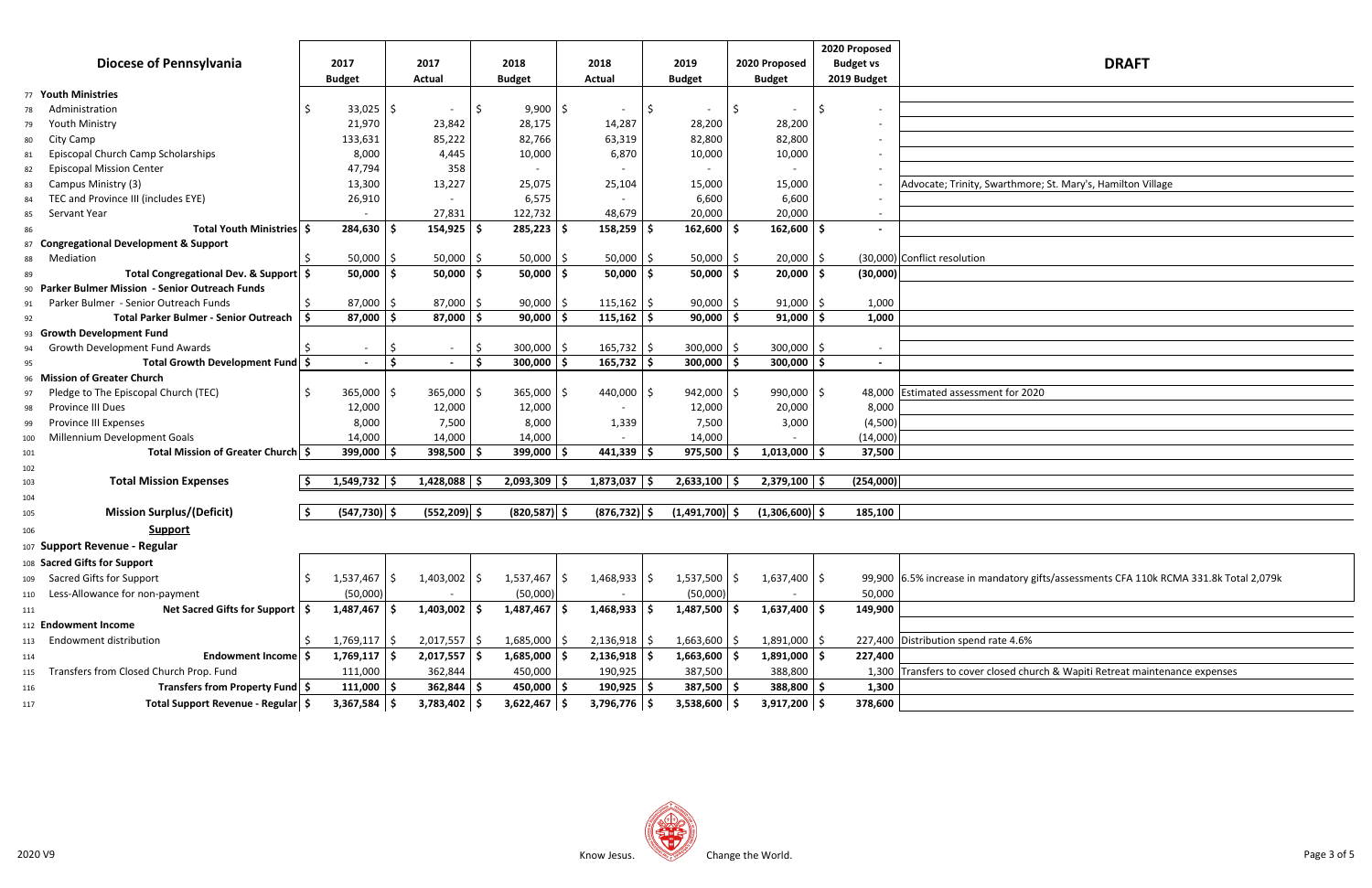**Staff Compensation & Benefits** No pay increase for Bishop, 1% COLA, 6% healthcare increase

53 Senior Accountant, Acctg. Spec., & P/T IT

T Web/Data Admin (Comminications Assistant position eliminated

 $\equiv$ 

|     |                                      |   |                          |     |                  |                  |                          |     |                  |                |                     | 2020 Proposed    |                                                                |
|-----|--------------------------------------|---|--------------------------|-----|------------------|------------------|--------------------------|-----|------------------|----------------|---------------------|------------------|----------------------------------------------------------------|
|     | Diocese of Pennsylvania              |   | 2017                     |     | 2017             | 2018             | 2018                     |     | 2019             | 2020 Proposed  |                     | <b>Budget vs</b> | <b>DRAFT</b>                                                   |
|     |                                      |   | <b>Budget</b>            |     | Actual           | <b>Budget</b>    | Actual                   |     | <b>Budget</b>    | <b>Budget</b>  |                     | 2019 Budget      |                                                                |
|     | 118 Revenue - Special                |   |                          |     |                  |                  |                          |     |                  |                |                     |                  |                                                                |
| 119 | Rent from Church Foundation          |   | $\overline{\phantom{a}}$ | -\$ |                  | $20,000$   \$    | $\overline{\phantom{a}}$ | -\$ |                  | 6,400          | Ŝ.                  | 6,400            |                                                                |
| 120 | Flagg Trust Income                   |   |                          |     | 34,823           | 30,000           | 57,755                   |     | 35,000           | 36,000         |                     | 1,000            |                                                                |
| 121 | Diocesan Convention Revenue          |   | 36,000                   |     | 33,586           | 36,000           | 31,992                   |     | 38,000           | 38,000         |                     |                  |                                                                |
| 122 | Closed Church & Wapiti Rental Income |   |                          |     | 80,452           | 59,338           | 53,218                   |     | 60,000           | 60,000         |                     |                  | Rent charged for use of the closed churches and Wapi           |
| 123 | Other Income                         |   | 49,000                   |     | 6,532            | 30,000           | 14,037                   |     | 30,000           | 21,500         |                     | (8,500)          |                                                                |
| 124 | Total Revenue - Special \$           |   | $85,000$   \$            |     | $155,393$   \$   | $175,338$ \$     | $157,002$ \$             |     | $163,000$ \$     | 161,900        | $\ddot{\bm{\zeta}}$ | (1, 100)         |                                                                |
| 125 |                                      |   |                          |     |                  |                  |                          |     |                  |                |                     |                  |                                                                |
| 126 | <b>Total Support Revenue</b>         | S | $3,452,584$ \$           |     | $3,938,795$ \$   | $3,797,805$ \$   | $3,953,778$ \$           |     | $3,701,600$ \$   | $4,079,100$ \$ |                     | 377,500          |                                                                |
| 127 |                                      |   |                          |     |                  |                  |                          |     |                  |                |                     |                  |                                                                |
|     | 128 Support Expenses                 |   |                          |     |                  |                  |                          |     |                  |                |                     |                  |                                                                |
|     | 129 Staff Compensation & Benefits    |   |                          |     |                  |                  |                          |     |                  |                |                     |                  | No pay increase for Bishop, 1% COLA, 6% healthcare in          |
| 130 | Bishop                               |   | $281,000$ \$             |     | $287,324$ \$     | $260,769$ \$     | $284,794$ \$             |     | 290,700 \$       | 299,000 \$     |                     |                  | 8,300 COLA increase in July                                    |
| 131 | Summer Support                       |   | 396,121                  |     | 260,730          | 245,683          | 214,180                  |     | 48,300           |                |                     |                  | (48,300) Eliminate City Camp Supervisor position               |
| 132 | Admin, Growth & Support, Mission (4) |   | 376,083                  |     | 321,622          | 412,673          | 414,103                  |     | 542,400          | 551,800        |                     |                  | 9,400 Admin, Growth & Support, Mission                         |
| 133 | Finance & Property (5.5)             |   | 534,924                  |     | 532,393          | 544,661          | 520,579                  |     | 467,600          | 462,300        |                     |                  | (5,300) Fin. Admin., Prop. Mgr., Senior Accountant, Acctg. Spe |
| 134 | Deployment & Transition (2)          |   | 210,499                  |     | 197,138          | 180,043          | 230,181                  |     | 216,500          | 220,800        |                     |                  | 4,300 Deployment & Transition & Assistant                      |
| 135 | Administrative Support (3)           |   | 124,128                  |     | 216,347          | 246,676          | 265,604                  |     | 262,500          | 251,600        |                     |                  | $(10,900)$ Operations                                          |
| 136 | <b>Assisting Bishops: TBD</b>        |   | 20,000                   |     | 9,766            | 20,000           | 6,282                    |     | 20,000           | 5,000          |                     |                  | (15,000) Decrease to estimate                                  |
| 137 | Communication (1.25)                 |   | 177,466                  |     | 180,459          | 200,671          | 231,660                  |     | 241,300          | 163,200        |                     |                  | (78,100) Communications & P/T Web/Data Admin (Comminicat       |
| 138 | Retired Clergy Chaplains (4 P/T)     |   | 48,234                   |     | 56,424           | 56,359           | 56,492                   |     | 61,600           | 23,200         |                     |                  | (38,400) Eliminate Archivist position                          |
| 139 | Total Staff Compensation   \$        |   | $2,168,455$ \$           |     | $2,062,204$   \$ | $2,167,535$   \$ | $2,223,875$ \$           |     | $2,150,900$   \$ | $1,976,900$ \$ |                     | (174,000)        |                                                                |



f the closed churches and Wapiti